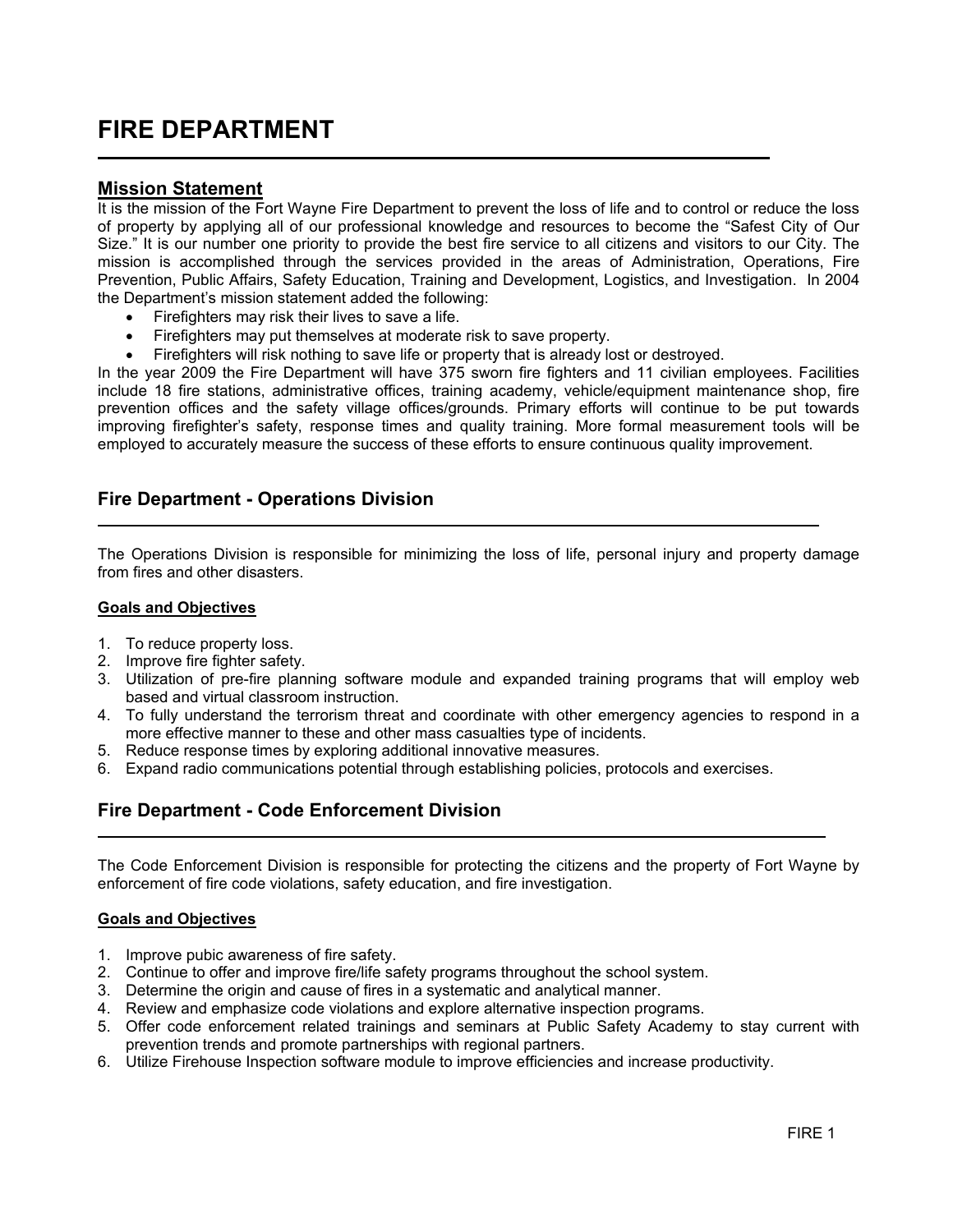# Fire Department - Training Division

The responsibility of the Training Division is to provide current information and training on technological advancements, hazards and new challenges facing the fire service, as well as teach the basic techniques of fire suppression.

#### Goals and Objectives

L

L

- 1. To provide training in the areas of fire suppression, first responder medical training, hazardous material handling and basic rescue to recruits.
- 2. Continue to develop monthly lesson evolutions for Operations Division.
- 3. Establish and maintain promotional assessment centers for the ranks of Lieutenant, Captain and Battalion Chief.
- 4. Establish career paths and mentoring programs for officer positions.
- 5. To increase the amount and quality of supervisory training and development.
- 6. Continue to refine and fully utilize the video/training equipment.
- 7. Maximize participation in the development of the new public safety academy.

### Fire Department - Logistics Division

The Maintenance Division plays a vital role in insuring the safety and dependability of equipment, buildings, and supplies within the Fire Department.

#### Goals and Objectives

- 1. Provide top service and maintenance to all equipment and departmental buildings.
- 2. Provide an efficient system for the requesting and distribution of departmental supplies.
- 3. Further expansion and implementation of FASTER software and/or other tracking software.
- 4. Continue to integrate First Vehicle into the department and maintain safety and efficiency of the vehicle and equipment repair and preventive maintenance.
- 5. Major renovations of both Fire Station #1 and Administration offices.

#### Fire Statistics

|                                            | 2000         | 2001         | 2002              | 2003         | 2004         | 2005          | 2006           | 2007          | 2008<br>Annuali |  |
|--------------------------------------------|--------------|--------------|-------------------|--------------|--------------|---------------|----------------|---------------|-----------------|--|
| <b>EMS Runs</b><br><b>Fire Rescue Runs</b> | 5804<br>8392 | 6240<br>9124 | 7069<br>7379      | 7914<br>7528 | 7697<br>7800 | 6474<br>10157 | 6.717<br>10269 | 6839<br>11371 | 7292<br>12204   |  |
| Total                                      | 14196        | 15364        | 14448 15442 15497 |              |              | 16631         | 16986          | 18210         | 19496           |  |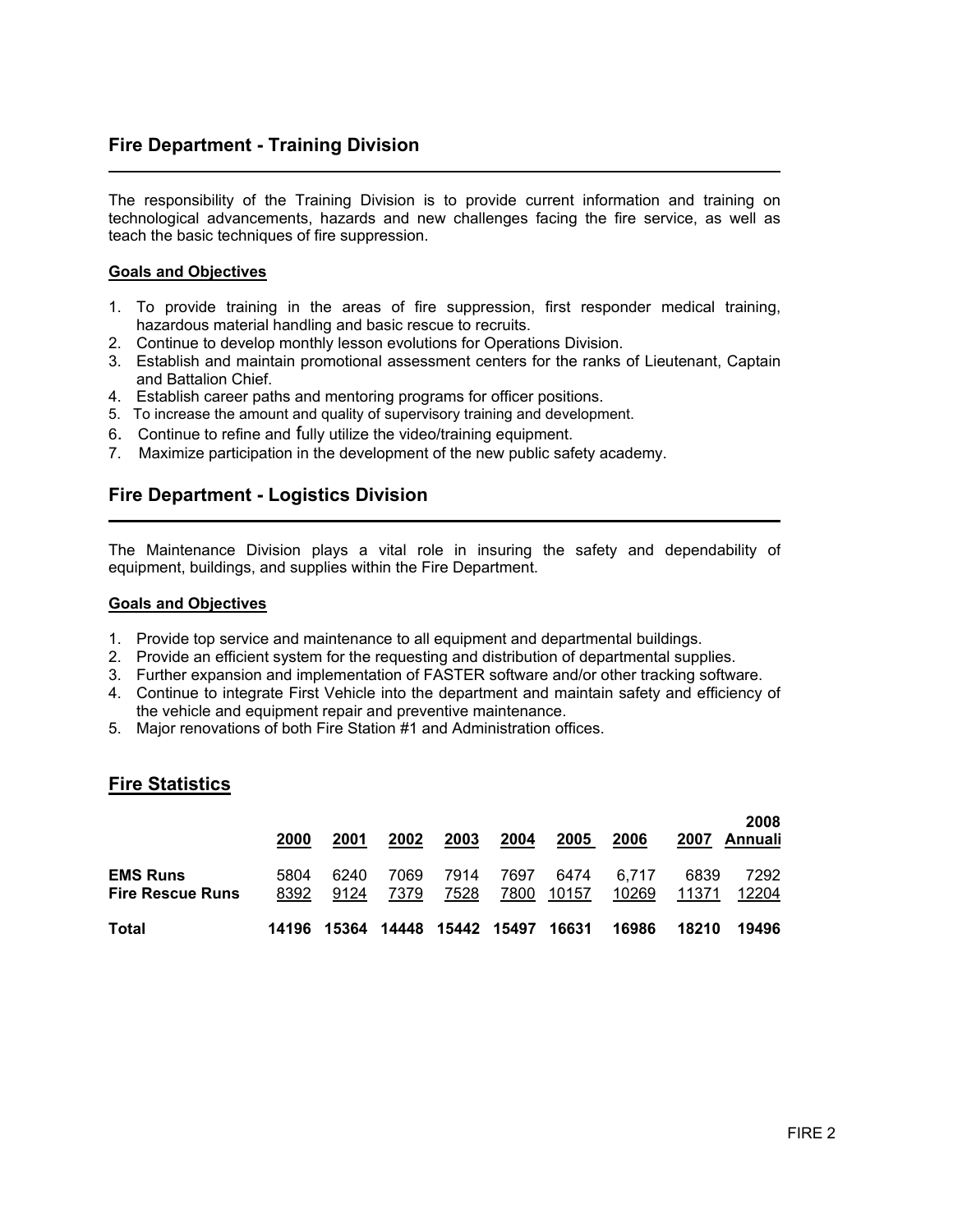# FIRE<br>Dept # 0015<br>2009 BUDGET COMPARISON

|                                     | 2007<br>ACTUAL | 2008 ACTUAL<br>2008 REVISED<br><b>THRU</b><br><b>BUDGET</b><br>30-Jun-2008 |              | 2009<br><b>SUBMITTED</b> | \$ INCREASE<br>(DECREASE)<br>FROM 2008 APPR | <b>% CHANGE</b><br><b>FROM 2008</b><br><b>APPR</b><br>TO 2009 |  |  |
|-------------------------------------|----------------|----------------------------------------------------------------------------|--------------|--------------------------|---------------------------------------------|---------------------------------------------------------------|--|--|
| 5111 TOTAL WAGES                    | 20,295,726     |                                                                            | 21,099,699   | 21,770,594               | 670,895                                     | 3.18%                                                         |  |  |
| 5131 PERF - EMPLOYERS SHARE         | 40,329         |                                                                            | 41,537       | 38,856                   | (2,681)                                     |                                                               |  |  |
| 5132 FICA                           | 283,643        |                                                                            | 301,977      | 322,292                  | 20,315                                      |                                                               |  |  |
| 5133 SAFETY OFFICERS PENS-EMPLYR SH | 4,637,958      |                                                                            | 5,068,259    | 4,741,750                | (326, 509)                                  |                                                               |  |  |
| 5134 LIFE MEDICAL & HEALTH INSURAN  | 3,442,500      |                                                                            | 3,510,000    | 3,474,000                | (36,000)                                    |                                                               |  |  |
| 5135 EMPLOYEE MEDICAL EXPENSES      | 175,713        |                                                                            | 193,321      | 199.612                  | 6,291                                       |                                                               |  |  |
| 5136 UNEMPLOYMENT COMPENSATION      | 20,304         |                                                                            | 21,044       | 19,519                   | (1,525)                                     |                                                               |  |  |
| 5137 WORKERS COMP INSURANCE         | 25,488         |                                                                            | 5,916        | 4,083                    | (1, 833)                                    |                                                               |  |  |
| 5138 CLOTHING ALLOWANCE             | 564,263        |                                                                            | 586,500      | 562,500                  | (24,000)                                    |                                                               |  |  |
| 513A PERF - EMPLOYEES/PD BY CITY    | 19,358         |                                                                            | 17,802       | 16,078                   | (1,724)                                     |                                                               |  |  |
| 513H HURT ON DUTY                   | 210,545        |                                                                            | 158,280      | 204,000                  | 45,720                                      |                                                               |  |  |
| 513R RETIREES HEALTH INSURANCE      | 841,500        |                                                                            | 972,000      | 927,000                  | (45,000)                                    |                                                               |  |  |
| 513T TRAINEE INSURANCE              |                |                                                                            | 130,500      |                          | (130, 500)                                  |                                                               |  |  |
| 5161 WAGE SETTLEMENT/SEVERANCE PAY  | 975            |                                                                            |              |                          |                                             |                                                               |  |  |
| <b>Total 5100</b>                   | \$30,558,302   | \$16,080,975                                                               | \$32,106,835 | \$32,280,284             | \$173,449                                   | 0.54%                                                         |  |  |
| 5212 STATIONERY & PRINTED FORMS     | 1,194          |                                                                            | 4,735        | 2,566                    | (2, 169)                                    |                                                               |  |  |
| 5213 COMPUTER SUPPLIES              | 7,062          |                                                                            | 10,684       | 6,402                    | (4,282)                                     |                                                               |  |  |
| 5219 OTHER OFFICE SUPPLIES          | 8,254          |                                                                            | 7,045        | 11,158                   | 4,113                                       |                                                               |  |  |
| 5231 GASOLINE                       | 81,485         |                                                                            | 88,000       | 132,924                  | 44,924                                      |                                                               |  |  |
| 5232 DIESEL FUEL / FUEL OIL         | 146,797        |                                                                            | 139,000      | 243,516                  | 104,516                                     |                                                               |  |  |
| 5233 OIL                            | 3,944          |                                                                            | 900          | 900                      |                                             |                                                               |  |  |
| 5234 TIRES & TUBES                  | 9,588          |                                                                            |              |                          |                                             |                                                               |  |  |
| 5239 OTHER GARAGE & MOTOR SUPPLIES  | 25,331         |                                                                            | 3,600        | 9,000                    | 5,400                                       |                                                               |  |  |
| 5241 MEDICAL & SURGICAL SUPPLIES    | 7,862          |                                                                            | 10,054       | 9,954                    | (100)                                       |                                                               |  |  |
| 5245 LANDSCAPE & GRNHOUSE SUPPLIES  | 2,257          |                                                                            | 5,250        | 5,250                    |                                             |                                                               |  |  |
| 5246 HOUSEHOLD & CLEANING SUPPLIES  | 53,791         |                                                                            | 36,120       | 40,020                   | 3,900                                       |                                                               |  |  |
| 5247 INSTRUCTIONAL SUPPLIES         | 7,652          |                                                                            | 16,474       | 8,598                    | (7, 876)                                    |                                                               |  |  |
| 5261 BLDG REPAIR & MAINT MATERIALS  | 40,415         |                                                                            | 45,696       | 45,696                   |                                             |                                                               |  |  |
| 5262 VEHICLE REPAIR PARTS           | 70,972         |                                                                            | 10,808       | 8,708                    | (2,100)                                     |                                                               |  |  |
| 5263 OTHER EQUIPMENT REPAIR PARTS   | 36,623         |                                                                            | 49,896       | 46,236                   | (3,660)                                     |                                                               |  |  |
| 5299 OTHER MATERIALS & SUPPLIES     | 9,214          |                                                                            | 17,130       | 22,850                   | 5,720                                       |                                                               |  |  |
| 529C BUNKER GEAR/UNIFORMS           | 97,882         |                                                                            | 304,893      | 167,932                  | (136, 961)                                  |                                                               |  |  |
| Total 5200                          | \$610,325      | \$341,983                                                                  | \$750,285    | \$761,710                | \$11,425                                    | 1.52%                                                         |  |  |
| 5315 APPRAISALS & INSPECTIONS       | 8,305          |                                                                            | 9,587        | 12,726                   | 3,140                                       |                                                               |  |  |
| 5317 INSTRUCTIONAL SERVICES         | 2,077          |                                                                            | 7,400        | 26,900                   | 19,500                                      |                                                               |  |  |
| 531K SEMINAR FEES                   | 19,118         |                                                                            | 15,000       | 19,500                   | 4,500                                       |                                                               |  |  |
| 5322 POSTAGE                        | 2,416          |                                                                            | 2,875        | 1,491                    | (1, 384)                                    |                                                               |  |  |
| 5323 TELEPHONE & TELEGRAPH          | 114,200        |                                                                            | 95,040       | 106,800                  | 11,760                                      |                                                               |  |  |
| 5324 TRAVEL EXPENSES                | 16,814         |                                                                            | 9,000        | 17,000                   | 8,000                                       |                                                               |  |  |
| 5326 MILEAGE                        | 434            |                                                                            |              |                          |                                             |                                                               |  |  |
| 532C CELL PHONE                     | 15,034         |                                                                            | 23,349       | 12,408                   | (10, 941)                                   |                                                               |  |  |
| 532L LONG DISTANCE CHARGES          | 474            |                                                                            | 720          | 480                      | (240)                                       |                                                               |  |  |
| 532V VERIZON AIR CARDS              |                |                                                                            | 21,000       | 23,184                   | 2,184                                       |                                                               |  |  |
| 5331 PRINTING OTHER THAN OFFC SUPPL | 14,810         |                                                                            | 7,140        | 16,920                   | 9,780                                       |                                                               |  |  |
| 5333 PHOTOGRAPHY & BLUEPRINTING     | 630            |                                                                            | 1,320        | 1,320                    |                                             |                                                               |  |  |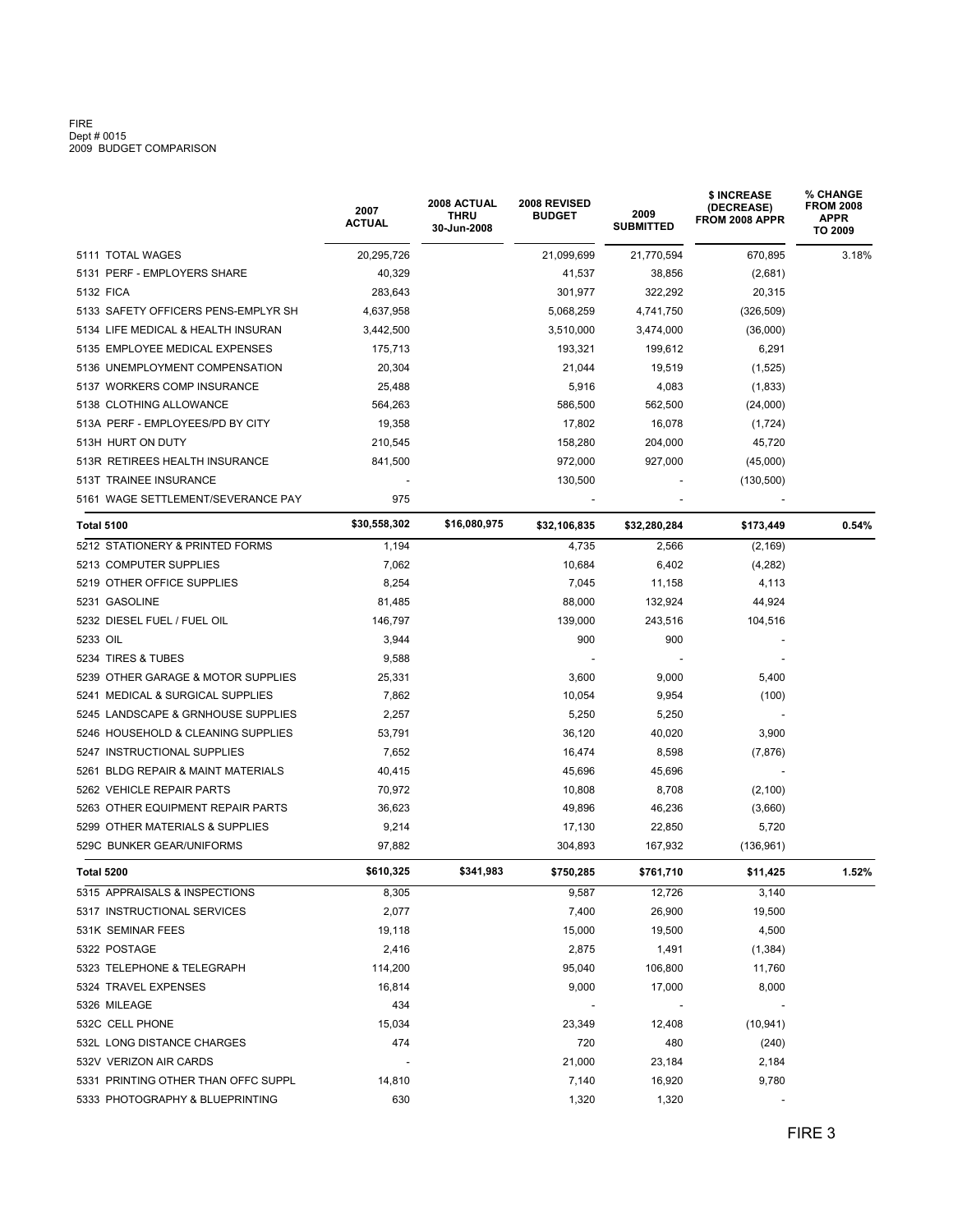# FIRE<br>Dept # 0015<br>2009 BUDGET COMPARISON

|                                     | 2007<br><b>ACTUAL</b> | 2008 ACTUAL<br><b>THRU</b><br>30-Jun-2008 | 2008 REVISED<br><b>BUDGET</b> | 2009<br><b>SUBMITTED</b> | \$ INCREASE<br>(DECREASE)<br>FROM 2008 APPR | % CHANGE<br><b>FROM 2008</b><br><b>APPR</b><br>TO 2009 |
|-------------------------------------|-----------------------|-------------------------------------------|-------------------------------|--------------------------|---------------------------------------------|--------------------------------------------------------|
| 5342 LIABILITY INSURANCE            | 82,728                |                                           | 90,009                        | 51,563                   | (38, 446)                                   |                                                        |
| 5351 ELECTRICITY                    | 158,428               |                                           | 183,500                       | 189,500                  | 6,000                                       |                                                        |
| 5352 NATURAL GAS                    | 151,437               |                                           | 311,922                       | 410,800                  | 98,878                                      |                                                        |
| 5353 WATER                          | 51,035                |                                           | 52,000                        | 55,276                   | 3,276                                       |                                                        |
| 5361 CONTRACTED BLDG & STRUCT REPAI | 44,870                |                                           | 35,904                        | 18,624                   | (17, 280)                                   |                                                        |
| 5362 CONTRACTED VEHICLE REPAIR      | 21.915                |                                           |                               |                          |                                             |                                                        |
| 5363 CONTRACTED OTHER EQUIPMT REPAI | 30,008                |                                           | 49,577                        | 46,995                   | (2, 582)                                    |                                                        |
| 5365 JANITORIAL & LAUNDRY SERVICE   | 35,696                |                                           | 38,674                        | 37,800                   | (874)                                       |                                                        |
| 536N GARAGE CONTRACT - NONTARGET    | 39,139                |                                           | 62,615                        | 39,000                   | (23, 615)                                   |                                                        |
| 536T GARAGE CONTRACT - TARGET       | 145,416               |                                           | 387,780                       | 399,413                  | 11,633                                      |                                                        |
| 5375 OTHER RENT                     | 6,325                 |                                           | 7,609                         | 6,562                    | (1,047)                                     |                                                        |
| 5377 CC BUILDING PARKING            | 332                   |                                           | 525                           | 525                      |                                             |                                                        |
| 5391 SUBSCRIPTIONS AND DUES         | 4,621                 |                                           | 5,100                         | 3,125                    | (1, 975)                                    |                                                        |
| 5399 OTHER SERVICES AND CHARGES     | 17,144                |                                           | 4,986                         | 6,786                    | 1,800                                       |                                                        |
| 539A OPERATING TRANSFER OUT         | 105,822               |                                           | 50,000                        | 50,000                   |                                             |                                                        |
| 539B MASTER LEASE                   | 162,305               |                                           | 159,786                       | 170,650                  | 10,864                                      |                                                        |
| <b>Total 5300</b>                   | \$1,251,532           | \$792,872                                 | \$1,632,419                   | \$1,725,348              | \$92,929                                    | 5.69%                                                  |
| 5442 PURCHASE OF HEAVY EQUIPMENT    | 7,012                 |                                           | 58.300                        | 19.824                   | (38, 476)                                   |                                                        |
| 5444 PURCHASE OF OTHER EQUIPMENT    | 162,518               |                                           | 224,831                       | 168,960                  | (55, 871)                                   |                                                        |
| 5445 PURCHASE OF COMPUTER EQUIP     | 22,506                |                                           | 129,053                       | 10,000                   | (119,053)                                   |                                                        |
| 5451 PURCHASE OF FURNITURE          | 15,476                |                                           | 17,000                        | 15,000                   | (2,000)                                     |                                                        |
| 5454 BETTERMENTS & ADDITIONS        | 50,595                |                                           | 122,257                       | 130,000                  | 7,743                                       |                                                        |
| Total 5400                          | \$258,108             | \$180,111                                 | \$551,441                     | \$343,784                | (\$207,657)                                 | $-37.66%$                                              |
| Total                               | \$32,678,267          | \$17,395,942                              | \$35,040,980                  | \$35,111,126             | \$70,146                                    | 0.20%                                                  |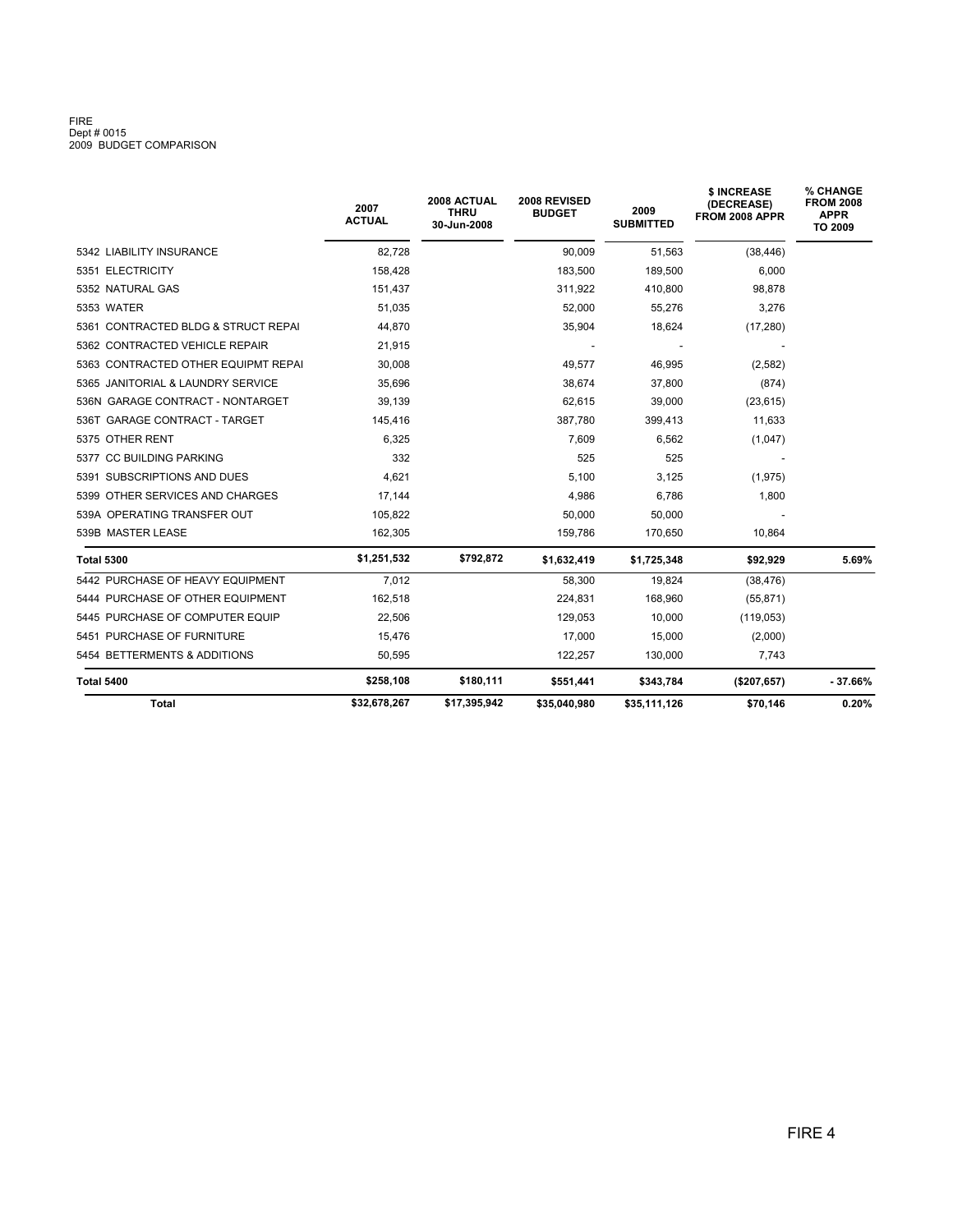| Fire 2009-2013 Capital Improvement Program                             |                                                                      |                                             |                                 |                          |                             |         |                          |  |  |  |  |  |
|------------------------------------------------------------------------|----------------------------------------------------------------------|---------------------------------------------|---------------------------------|--------------------------|-----------------------------|---------|--------------------------|--|--|--|--|--|
|                                                                        | FUNDING SOURCE CODE:                                                 | <b>GRP-Grant Pending</b><br>PT-Property Tax |                                 |                          |                             |         |                          |  |  |  |  |  |
|                                                                        | <b>CC-Cumulative Capital Fund</b>                                    | LE-Lease                                    |                                 |                          | RB-Revenue Bond             |         |                          |  |  |  |  |  |
|                                                                        | <b>CDBG-Community Development Block Grant</b>                        | InfraBd-Infrastructure Bond                 |                                 |                          | <b>ST-State Source</b>      |         |                          |  |  |  |  |  |
|                                                                        | CEDIT-Co. Economic Development Income Tax                            | <b>LRS-Local Roads &amp; Streets</b>        |                                 |                          | <b>SU-Sewer Utility</b>     |         |                          |  |  |  |  |  |
|                                                                        | <b>CO-County Source</b>                                              | MISC-Miscellaneous                          |                                 |                          | SWU-Stormwater Utility      |         |                          |  |  |  |  |  |
|                                                                        | FED-Federal Source                                                   |                                             | MVH-Motor Vehicle Highway       |                          | TIF-Tax Increment Financing |         |                          |  |  |  |  |  |
|                                                                        | <b>GOB-General Obligation Bond</b>                                   |                                             | PCBF-Park Cumulative Bldg. Fund |                          | UF-User Fee                 |         |                          |  |  |  |  |  |
|                                                                        | <b>GRA-Grant Approved</b>                                            | <b>PS-Private Source</b>                    |                                 |                          | <b>WU-Water Utility</b>     |         |                          |  |  |  |  |  |
| Item#                                                                  |                                                                      | <b>Funding</b>                              |                                 |                          | <b>Expenditure</b>          |         |                          |  |  |  |  |  |
|                                                                        | <b>Project Title &amp; Description</b>                               | <b>Source</b>                               | 2009<br>2010                    |                          | 2011                        | 2012    | 2013                     |  |  |  |  |  |
| 1                                                                      | Station Repair - A continued program of maintaining/remodeling of    | PT                                          | 130,000                         | 75,000                   | 80,000                      | 80,000  | 80,000                   |  |  |  |  |  |
|                                                                        | Fire Station houses including interior painting, ceiling tiles,      |                                             |                                 |                          |                             |         |                          |  |  |  |  |  |
|                                                                        | overhead/service doors & scheduled replacement of extractors.        |                                             |                                 |                          |                             |         |                          |  |  |  |  |  |
| $\overline{2}$                                                         | Safety Eqmt/SCBA air bottles/masks - replace old and expired         | PT                                          | 23.960                          | 30.000                   | 30.000                      | 30.000  | 30,000                   |  |  |  |  |  |
|                                                                        | bottles per OSHA                                                     |                                             |                                 |                          |                             |         |                          |  |  |  |  |  |
| 3                                                                      | Fire Department Furniture - Continued rotation plan to replace worn  | PT                                          | 15,000                          | 18.000                   | $\overline{20,000}$         | 20,000  | 20,000                   |  |  |  |  |  |
|                                                                        | out beds, station furniture and office chairs, tables.               |                                             |                                 |                          |                             |         |                          |  |  |  |  |  |
| 4                                                                      | Computer Equipment - Replacement of (26) twenty-six mobile           | LE                                          | 141,544                         | 60.000                   | 30,000                      | 30,000  | 30,000                   |  |  |  |  |  |
|                                                                        | data terminals                                                       |                                             |                                 |                          |                             |         |                          |  |  |  |  |  |
|                                                                        | Firehouse Module                                                     | PT                                          | 10,000                          |                          |                             |         | $\sim$                   |  |  |  |  |  |
| 5                                                                      | Academy -                                                            | PT                                          |                                 | 20,000                   | 25,000                      | 25,000  | 25,000                   |  |  |  |  |  |
| 6                                                                      | Miscellaneous Equipment - Ongoing replacement of TV's/VCR's          | PT                                          | 41,000                          | 30,000                   | 30.000                      | 30,000  | 30,000                   |  |  |  |  |  |
|                                                                        | for Fire Stations, shop tools, radios, and other related items.      |                                             |                                 |                          |                             |         |                          |  |  |  |  |  |
| $\overline{7}$                                                         | Fire Fighter Equipment - Replace hoses, ladders, red lights, sirens, | $\overline{PT}$                             | 89,000                          | 35,000                   | 40,000                      | 40,000  | 40,000                   |  |  |  |  |  |
|                                                                        | speakers & headsets & other items relating to pumps, ladders, etc.   |                                             |                                 |                          |                             |         |                          |  |  |  |  |  |
| 8                                                                      | Rescue Equipment - Includes extrication equipment, air bags &        | PT                                          | 19,825                          | 50,000                   | 50,000                      | 50,000  | 50,000                   |  |  |  |  |  |
|                                                                        | other equip & gear used by the specialty rescue teams.               |                                             |                                 |                          |                             |         |                          |  |  |  |  |  |
| 9                                                                      | Fitness Equipment - Addition of (2) ARC's; Replacement of (2) two    | PT                                          | 15,000                          | 15,000                   | 15,000                      | 15,000  | 24,000                   |  |  |  |  |  |
|                                                                        | multistack exercise machine, and misc egmt.                          |                                             |                                 |                          |                             |         |                          |  |  |  |  |  |
| 10                                                                     | Fire Apparatus Addition & Replacement -                              | LE                                          |                                 | 260,000                  |                             |         |                          |  |  |  |  |  |
| 11<br>Vehicle Replacement - 2009: (1) One passenger van; (1) full-size |                                                                      | LE                                          | 86,000                          | 200,000                  | 200,000                     | 200,000 | 150,000                  |  |  |  |  |  |
|                                                                        | SUV (1) new cargo van                                                |                                             |                                 |                          |                             |         |                          |  |  |  |  |  |
| 12                                                                     | Vehicle Refurb- 2009: (1) refurb van; (1) refurb of Foam Unit        | LE                                          | 20,000                          | $\overline{\phantom{0}}$ |                             |         | $\overline{\phantom{a}}$ |  |  |  |  |  |
| 13                                                                     | Grants- 2009: AFG -2008 - Req'd \$255,000 - City Share \$51,000      | <b>GRP</b>                                  | 250,000                         |                          |                             |         |                          |  |  |  |  |  |
| <b>TOTAL</b>                                                           |                                                                      |                                             | 841,329                         | 793,000                  | 520,000                     | 520,000 | 479,000                  |  |  |  |  |  |

1. STATION REPAIRS - 2009: Electrical upgrade at Stations 2,9,11, 12, 15, 16, & 17 (\$21,500); Replacement of generator at Station #1 (\$55,000); Other larger repair and upgrades to Fire Department properties (\$46,000).

2. SAFETY EQUIPMENT / SELF CONTAINED BREATHING APPARATUS (SCBA) AND AIR CYLINDERS - Continuous replacement of old and expired bottles per OSHA. Anticipate replacing (30) 30 Min cylinders (4) 60 Min cylinders due to the 15 years OSHA life-span. Safety Equipment: (25)Traffic cones

3. FIRE DEPARTMENT FURNITURE -Continuous program to replace old beds, station furniture and office chairs/desks, tables, gas grills, appliances, etc.

4. COMPUTER EQUIPMENT - Continuous program to replace outdated computers and printers per City policy. 2009: Twenty-six (26) MDT's to replace MDT's 5 years and older.

5. ACADEMY - 2009

6. MISCELLANEOUS EQUIPMENT - 2009: Continuous replacement of fire station's T.V.'s, V.C.R.'s, etc. per contract (\$5,000); Lawn maintenance equipment (\$12,000); Radios (\$24,000).

7. FIREFIGHTER EQUIPMENT: 2009: Continuous program to replace sirens, speakers, headsets, ladders, pressure fans, cutting blades, and other items related to pumps, ladders (\$34,300). Replacement of hose (\$11,200); Replacement of nozzles (\$17,544) (2) Thermal Imaging Cameras (26,000).

8. RESCUE EQUIPMENT – 2009: Continued program to replace 17-year old extrication equipment/tools. One (1) junkyard dog struts (\$4,000); Cutting tips (\$1,400). SORT Team Eqmt (\$5,500); Dive Team Eqmt (\$8,925).

9. FITNESS EQUIPMENT: 2009: (2) Arc Trainers (\$8,900), (2) Multistack Exercise Machines (\$6,000).

10. PUMP/LADDER REPLACEMENT -

11. VEHICLE REPLACEMENT PROGRAM - 2009: (1) One passenger van; (1) full-size SUV (1) new cargo van

12. VEHICLE REFURB - 2009: (1) refurb van; (1) refurb of Foam Unit

13. GRANTS: 2009 - AFG Hazmat vehicle requested - total cost is \$255,000 (80/20) (204,000/51,000)